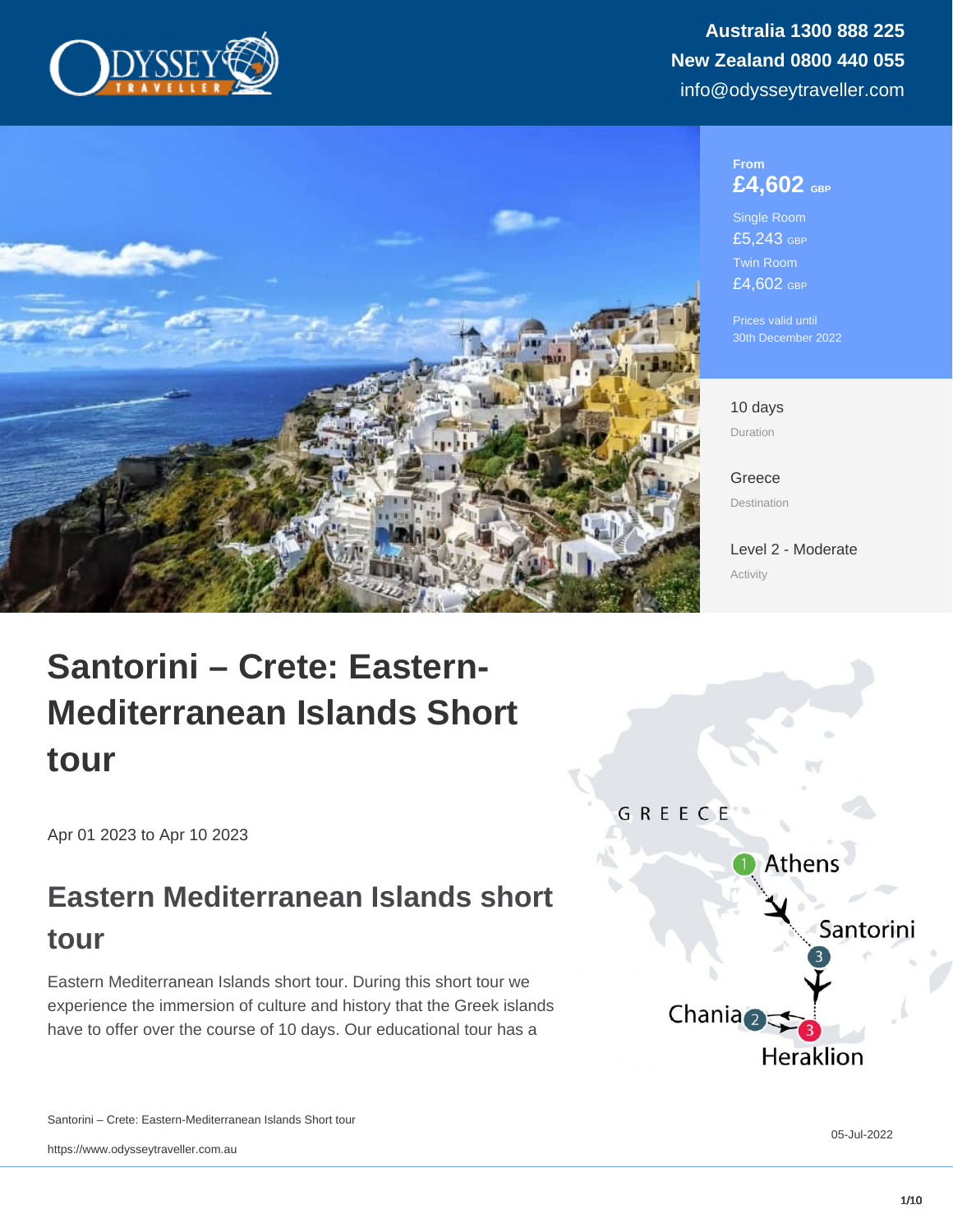limit of 18 people.

While on this [small group](https://www.odysseytraveller.com/articles/small-group-tour/) tour our professional guides join your program leader to share their knowledge as you explore the [islands of](https://www.odysseytraveller.com/articles/questions-about-greece/) [Greece](https://www.odysseytraveller.com/articles/questions-about-greece/) and learn about the cradle of Western civilization. You visit [Santorini](https://www.odysseytraveller.com/articles/history-of-santorini/), an ancient civilisation destroyed by a volcanic eruption. Subsequently, you travel to [Crete](https://www.odysseytraveller.com/articles/crete-history-for-travellers/) with its famous ancient remains of Minoan palaces. Both islands are amazing with their dramatic scenery.

### Eastern Mediterranean Islands short tour **Itinerary**

The Eastern Mediterranean Islands short tour begins in [Athens](https://www.britannica.com/place/Athens), the home of many ancient archaeological sites. Its atmosphere has a mixture of classical Greek, Byzantine, Ottoman, and modern architecture. Ringed by mountains and conveniently located near Piraeus (its Mediterranean port), Athens epitomises both ancient and modern Greece.

Our next stop on the tour is [Santorini,](https://www.britannica.com/place/Thera) a volcanic island that the Minoans colonised in 3000 BC. The island is possibly the lost kingdom of Atlantis. Originally named Thira by the Dorians in the 8th century BC, it was renamed Santorini in honour of St. Irene by the Venetians who conquered the island in the 13th century. Today, the island remains a stunning example of a Cycladic white washed village, clinging to volcanic cliffs above black sand beaches.

Following Santorini we take the ferry to [Crete](https://www.britannica.com/place/Crete) where we stay for the next five days exploring this amazing rocky island. The island is steeped in history both ancient and modern. Crete is the island where the god Zeus was born and where Theseus fought the Minotaur. It also saw the development of the Minoan civilization remembered particularly for the bull leaping frescoes. Finally you spend time with a local guide exploring the ancient Minoan palaces of Knossos and Phaistos.

The Eastern Mediterranean Islands short tour is for the senior or mature couple or solo traveller curious to learn about the ancient civilisation on Santorini and Crete. You can learn more about [Greece](https://www.odysseytraveller.com/destinations/europe/greece/)

Santorini – Crete: Eastern-Mediterranean Islands Short tour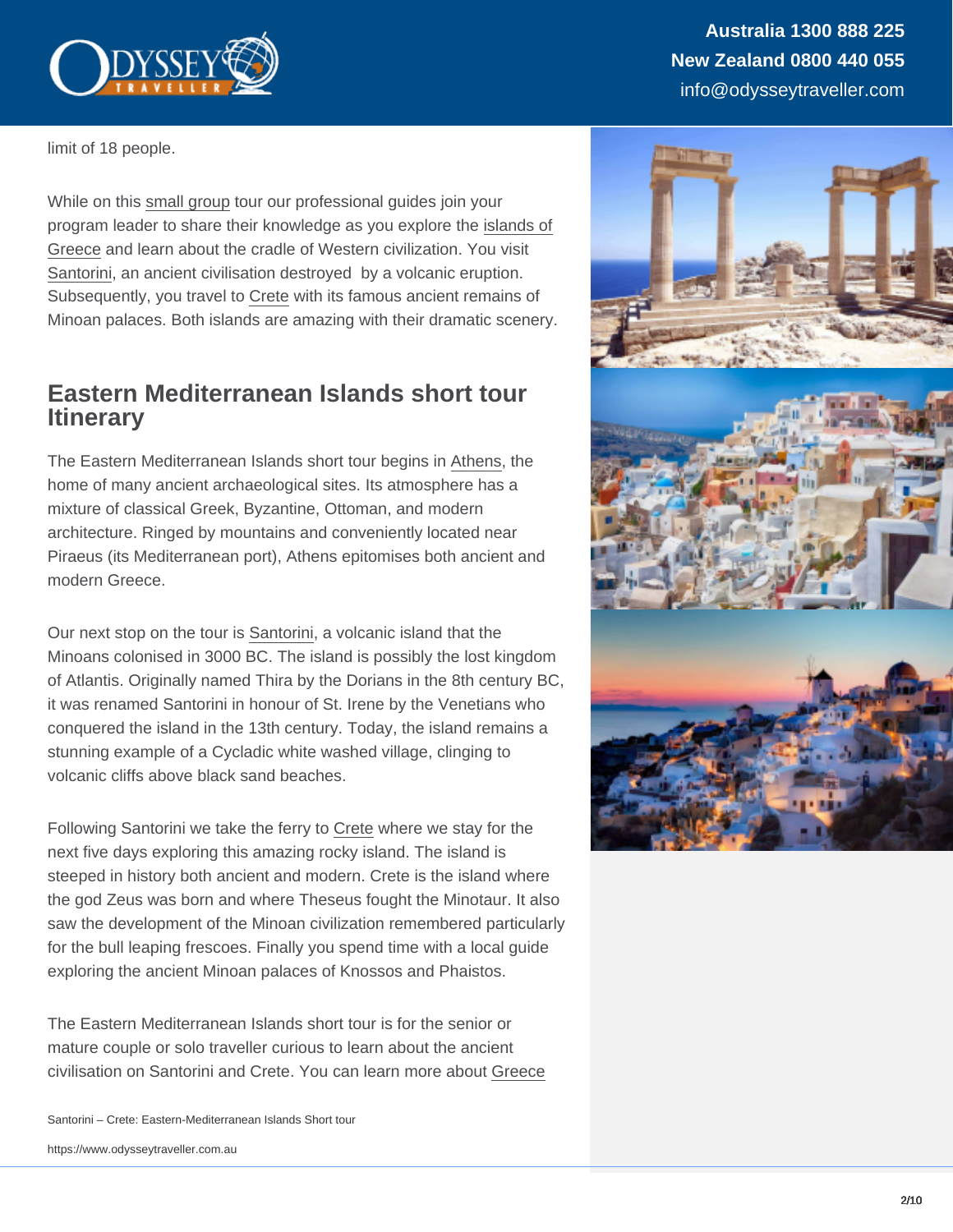with our country profile where all the other tour departures are listed as well. Odyssey Traveller also offers a 21-day long version of the tour, [Santorini, Crete & Cyprus Tour](https://www.odysseytraveller.com/tours-small-groups/santorini-crete-cyprus-eastern-mediterranean-islands-small-group-tour/).

For more details, click the 'Top 5' or 'Itinerary' buttons above! If you're keen to experience this tour, [please call](https://www.odysseytraveller.com/contact-us/) or [send an email.](mailto:info@odysseytravel.com.au) Or, to book, simply fill in the form on the right hand side of this page.

### Tour Notes

Group size is limited to a maximum of 18 participants.

### **Highlights**

- 1. Explore the archaeological sites of Akrotiri, ancient Thera, Knossos, and the Minoan Palaces.
- 2. Learn about the fascinating history of ancient and modern Greece.
- 3. See amazing ancient remains of magnificent palaces.
- 4. See the sites of Greek mythology.
- 5. Explore Santorini, a remnant of a volcanic era.

### **Itinerary**

Day 1

Locations: Athens

Overview:

We will begin our tour in Athens, a bustling modern metropolis, home to many of the world's most famous archaeological sites. The city is a melting-pot of classical Greek, Byzantine, Ottoman, and modern architecture. Ringed by mountains and conveniently located near Piraeus (its Mediterranean port), Athens epitomizes both ancient and

Santorini – Crete: Eastern-Mediterranean Islands Short tour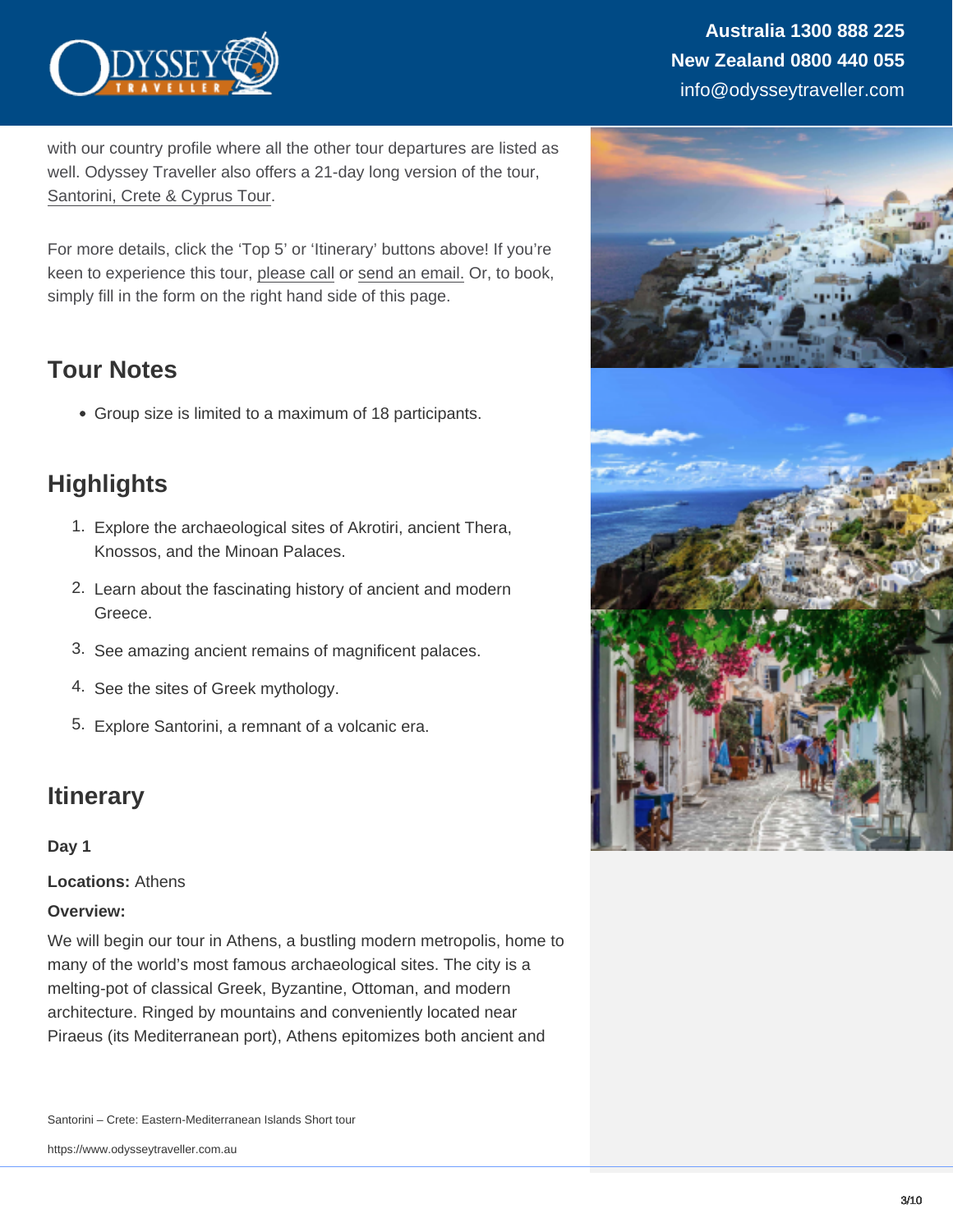

modern Greece. Upon arrival in Athens, we will arrive to the hotel individually. We will have a meeting with our tour leader at the hotel, followed by a welcome dinner.

#### **Accommodation:**

1 night at Titania Hotel or similar.

#### **Day 2**

**Locations:** Athens to Santorini

#### **Overview:**

After breakfast we will travel to Santorini. Colonised by the Minoans in 3000 BC, this volcanic island erupted in 1450 BC, forming Santorini's present distinctive crescent shape. The island is widely believed to be a candidate for the lost kingdom of Atlantis. Originally named Thira by the Dorians in the 8th century BC, it was renamed Santorini in honour of St. Irene by the Venetians who conquered the island in the 13th century. The island remains a stunning example of a Cycladic white washed village, clinging to volcanic cliffs above black sand beaches, best explored when the cruise ships have left. In the afternoon, we will visit the Archaeological Museum in Fira, which displays archaeological treasures from Ancient Thera and Akrotiri.

#### **Accommodation:**

3 nights at the El Greco Hotel or similar.

#### **Day 3**

**Locations:** Santorini

#### **Overview:**

In the morning we will take a walking tour of Fira. We will visit the Chapel of Agios Stylianos, nestled within a cliff face, and then maze our way down through the Frankish Quarter, passing rows of local shopfronts. We will take an excursion to the volcanic island of Nea Kameni in the caldera. In the afternoon, we visit a winery and explore the fascinating vineyards on Santorini. Because it can get very windy on the island, the residents weave vines into basket shapes low to the

Santorini – Crete: Eastern-Mediterranean Islands Short tour

https://www.odysseytraveller.com.au

### **Australia 1300 888 225 New Zealand 0800 440 055** info@odysseytraveller.com

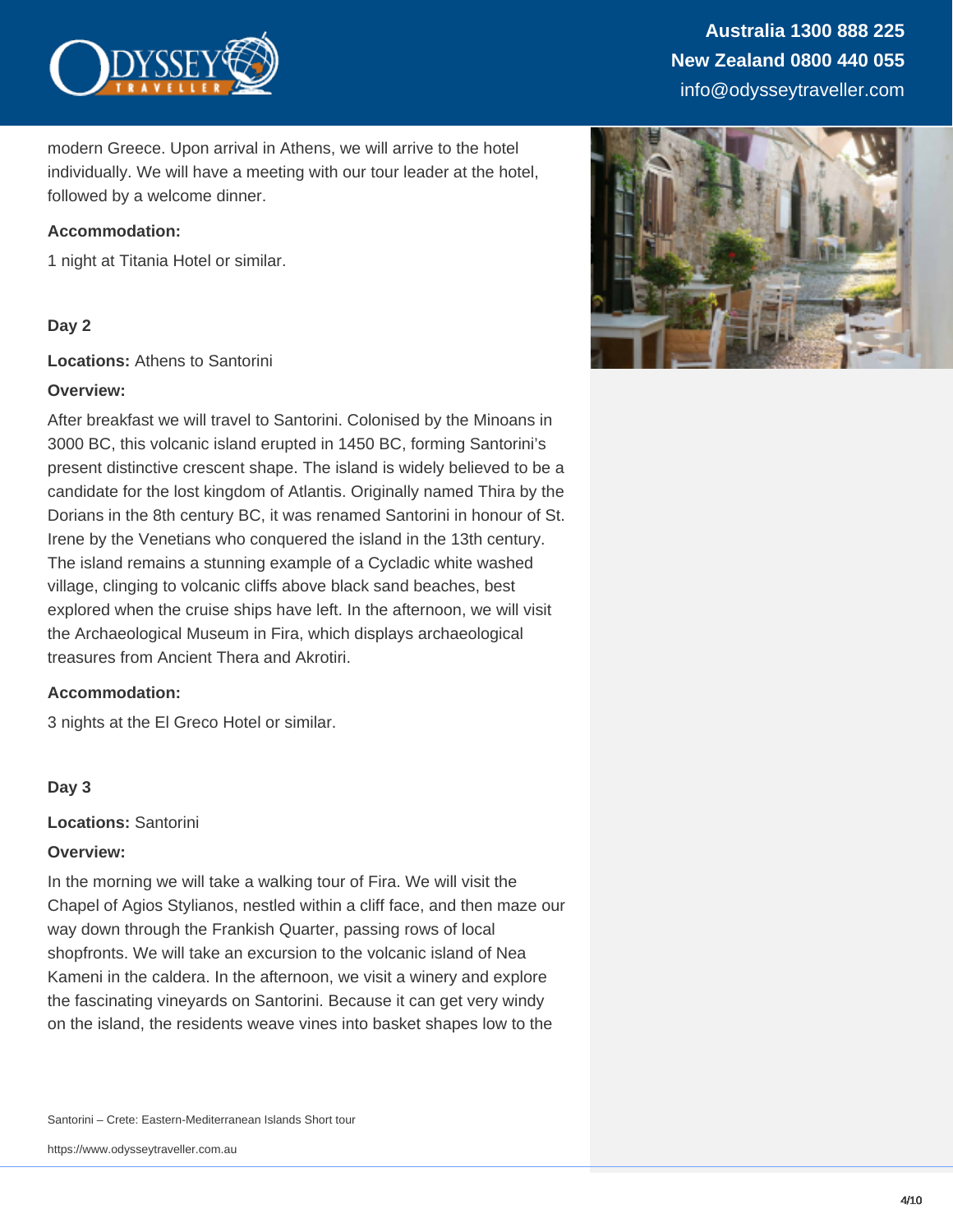

#### ground instead of tying vines to trellises, creating a unique flavour.

#### **Accommodation:**

El Greco Hotel or similar.

#### **Day 4**

**Locations:** Santorini

#### **Overview:**

We will take a morning visit to the town of Oia and lunch at Ammoudi, which is 300 steps below Oia. In the afternoon, we will visit the archaeological site of Akrotiri, which was destroyed by a volcanic eruption circa 1613 BC. Our exploration for the day will end with a visit to the site of Ancient Thera.

#### **Accommodation:**

El Greco Hotel or similar.

#### **Day 5**

**Locations:** Santorini to Iraklion

#### **Overview:**

Today we will take a 4 and a half hour ferry ride from Santorini to Iraklion. We will arrive in Iraklion in Crete and transfer to the hotel. Crete is one of the most beautiful and traditional regions of Greece. Although Cretans have fought generations of invaders, they are a people whose courtesy and hospitality to travelers is legendary.

#### **Accommodation:**

3 nights at the Ibis Styles Heraklion or similar

#### **Day 6**

#### **Locations:** Iraklion

#### **Overview:**

In the morning, we will visit the Iraklion Archaeological Museum, which is one of the largest and most important museums in Greece. The

Santorini – Crete: Eastern-Mediterranean Islands Short tour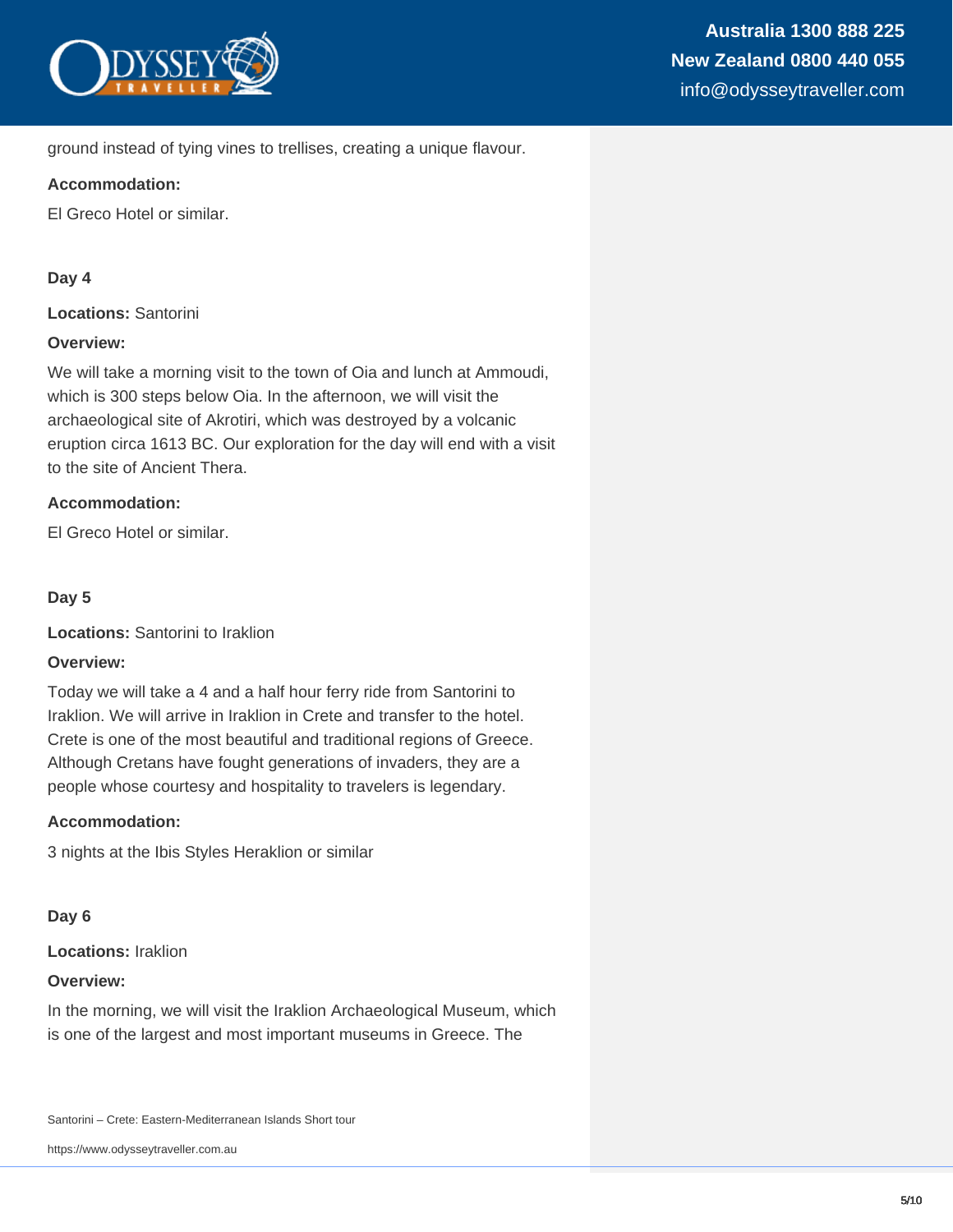

museum, located in the town centre, was built on a site previously occupied by the Roman Catholic monastery of Saint Francis, which was destroyed by an earthquake in 1856. The museum's building is an important example of modernist architecture and was awarded a Bauhaus commendation. The museum's architect, Patroklos Karantinos, applied the principles of modern architecture to the specific needs of a museum by providing good lighting from the skylights above and along the top of the walls, and facilitating the flow of large groups of people. He also anticipated future extensions to the museum. The museum houses representative artifacts from the Neolithic period to the Roman rimes. The museum's Minoan collection contains unique examples of Minoan art, many of them true masterpieces.

In the afternoon, we will visit Knossos, which was the capital of Minoan Crete. Knossos was inhabited for several thousand years until its destruction in 1375 BC, which marked the end of Minoan civilization. The palace of Knossos was built circa 1900 BC on the ruins of previous settlements. It was destroyed for the first time along with the other Protopalatial palaces around Crete in 1700 BC, probably by a large earthquake or foreign invaders. It was immediately rebuilt to an even more elaborate complex, and until its abandonment was damaged several times during earthquakes, invasions, and in 1450 BC by the colossal volcanic eruption of Thera. A British archaeologist excavated the site in 1900 AD and restored large parts of the palace. According to Greek mythology, the palace was designed by famed architect Dedalos with such complexity that no one inside could ever find its exit. King Minos, who commissioned the palace, then kept the architect prisoner to ensure that he would not reveal the palace plan to anyone. Dedalos, who was a great inventor, built 2 sets of wings so he and his son Ikaros could fly off the island, and so they did. On their way out, Dedalos warned his son not to fly too close to the sun because the wax that held the wings together would melt. However Ikaros, young and impulsive as he was, flew higher and higher until the sun rays dismantled his wings and the young boy fell to his death in the Aegean sea. The palace is also associated with the legend of Theseus killing the Minotaur. In the afternoon, we will take a walking tour of Iraklion. This tour will include a visit to the Morosi Fountain, the Bembo Fountain, Venetian Loggia, Agios Titos Church, the Koules Fortress (Venetian), and the Iraklion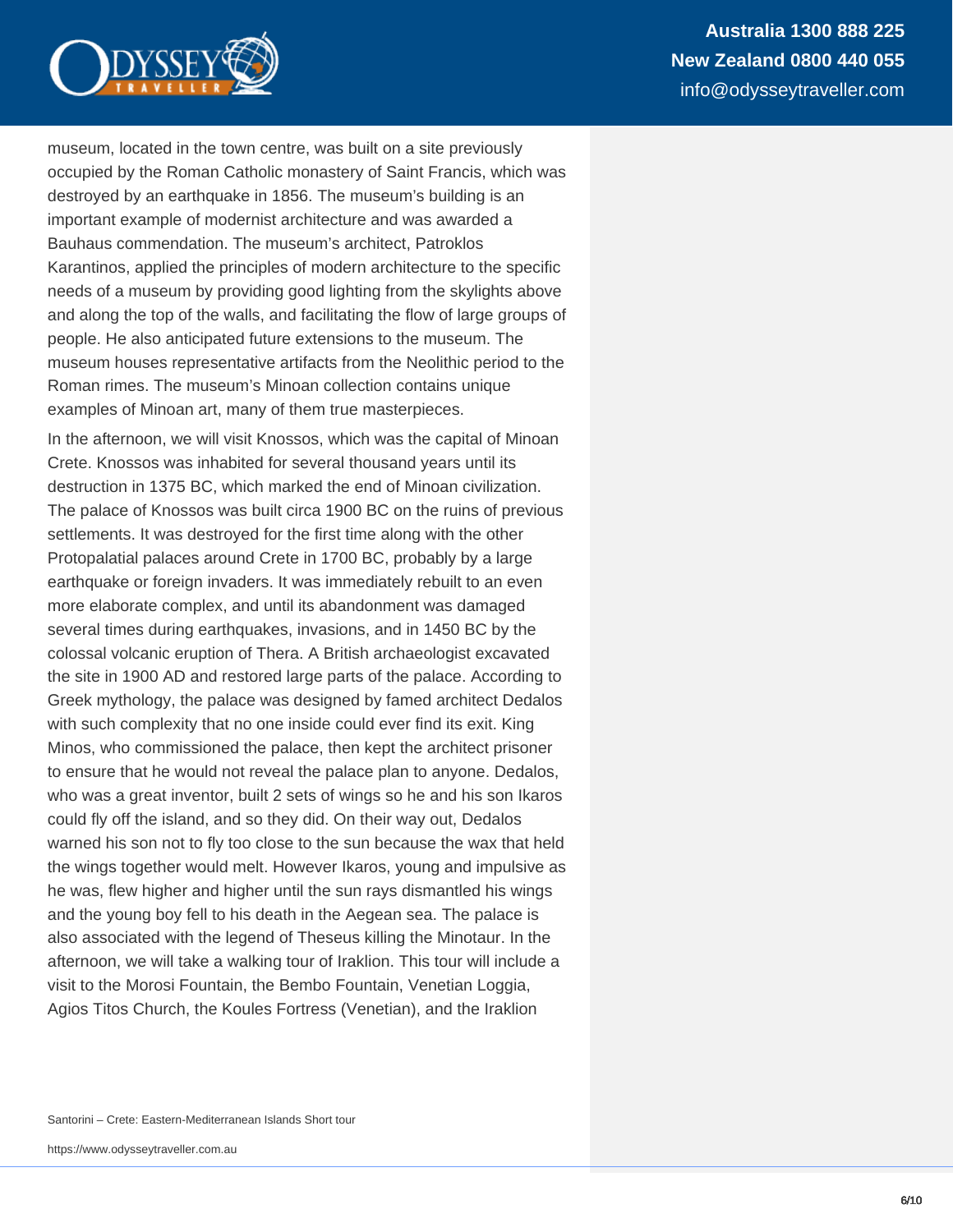

Market if there is time.

#### **Accommodation:**

Ibis Styles Heraklion or similar.

#### **Day 7**

#### **Locations:** Iraklion

#### **Overview:**

This morning we will go to the Nikos Kazantzakis Museum, which pays tribute to the important intellectual, author, thinker, philosopher, politician, and traveler, Nikos Kazantzakis, author of "Zorba the Greek." The museum is made up of a cluster of buildings in the central square of the historical village of Varvari, now known as Myrtia. The museum was founded by set and costume designer Yiorgos Anemoyiannis, a pioneering figure in Greek theatre. His fundamental aim was to preserve the author's memory and promote his work and thought. Significant assistance was offered by Eleni Kazantzaki, the author's second wife. The Museum holds manuscripts and notes by the author; samples of his correspondence with major thinkers, politicians and authors of his time; first editions of his works in Greek and other languages; rare photographic material; souvenirs from his travels; personal effects; models, costumes and other material from theatre productions of his works in Greece and abroad; portraits and sculptures of the author; and dozens of foreign-language editions of his works from all over the world. We will stop for a wine tasting and lunch. After lunch, we will visit the Minoan Palace of Malia. This is the third-largest Minoan palace in Crete, built in a wonderful setting near the sea on the road linking eastern and central Crete. This palace, which was first constructed circa 1900 BC, was the mythological seat of Minos's brother Sarpedon. The palace was destroyed and rebuilt numerous times, and today we can walk around the actual palace, just as it was uncovered by archaeological excavations. Most of the ruins visible today belong to the Neopalatial complex – the second palace – whose rooms are set around 3 courts: the Central Court, the North Court and the Tower Court. The majestic size and complex plan of the palace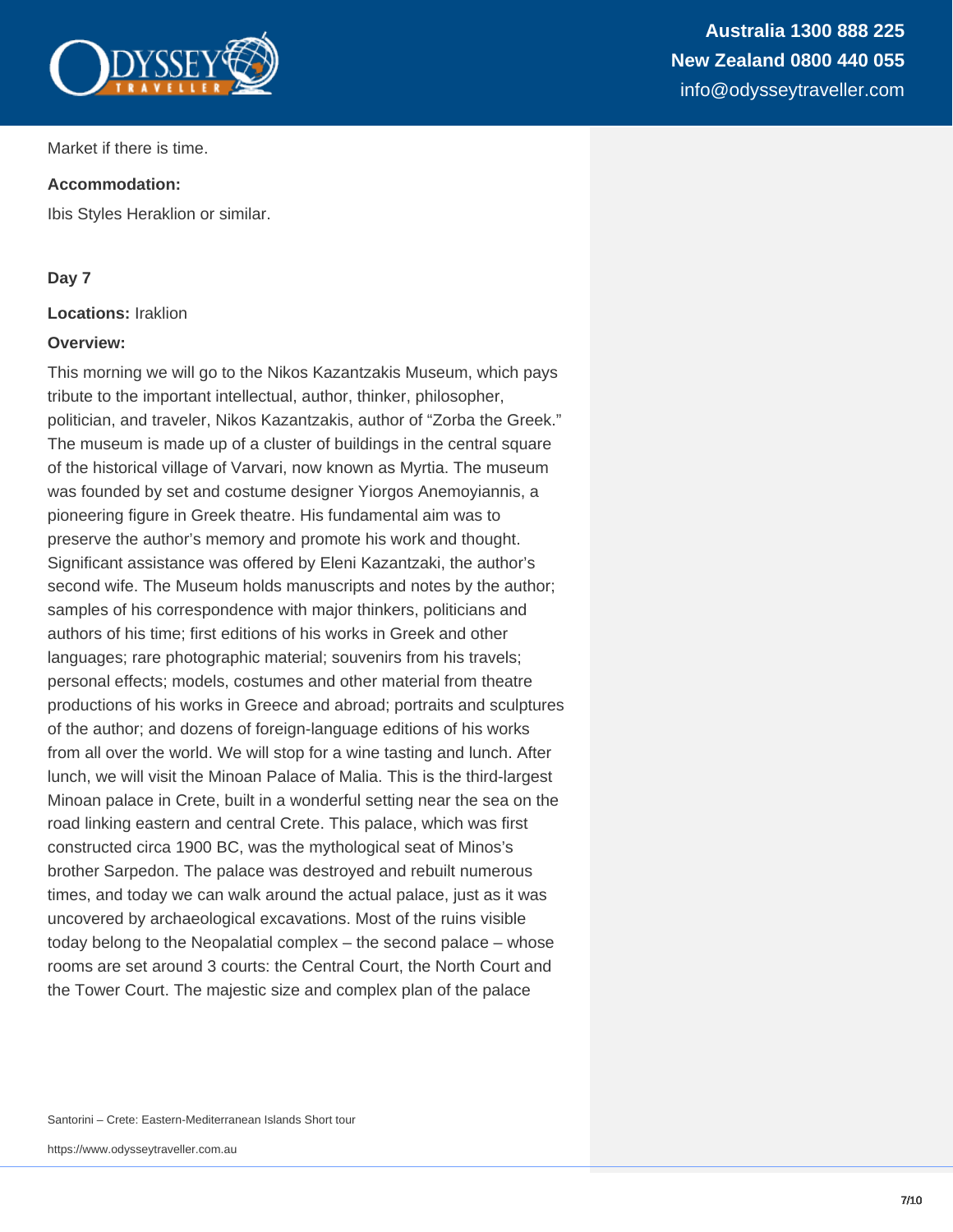

#### **Accommodation:**

Ibis Styles Heraklion or similar.

#### **Day 8**

**Locations:** Iraklion to Chania

#### **Overview:**

We will visit the Minoan Palace at Phaestos. The Palace of Phaestos lies on the east end of Kastri hill at the end of the Mesara plain in Central Southern Crete. To the north lies Psiloritis, the highest mountain in Crete. On the slopes of Psiloritis is the Kamares cave, which was likely a religious or cult centre for Phaestos and the Mesara plain. A very fine pottery style was discovered in this cave from the Middle Minoan period, which has been named Kamares Ware after the cave in which it was found. Kamares Ware has only been found at palace sites like Phaistos and Knossos, suggesting that it was specially produced for whoever was based in the palaces. A couple of kilometres to the west of Phaistos is the important Minoan site of Ayia Triadha. To the south of Phaistos are the Asterousia mountains beyond which lies the Libyan Sea. To the southwest is Kommos, the ancient port of Phaistos, and to the east, the vast Mesara plain which is the single largest fertile area in Crete and was populated with small settlements and distinctive tholos tombs in Minoan times. We will also visit the mountain village of Zaros which is famous for its natural spring water, and see the Moni Agios Nikolaos at the mouth of the Rouvas Gorge.

#### **Accommodation:**

2 nights at Hotel Kriti or similar.

#### **Day 9**

#### **Locations:** Chania

#### **Overview:**

We will go on a full day excursion along the west coast. Our first stop will be Rethymo, where we will visit the Venetian fortress and the Old Quarter, including the Rimondi Fountain and the Venetian Loggia. We

Santorini – Crete: Eastern-Mediterranean Islands Short tour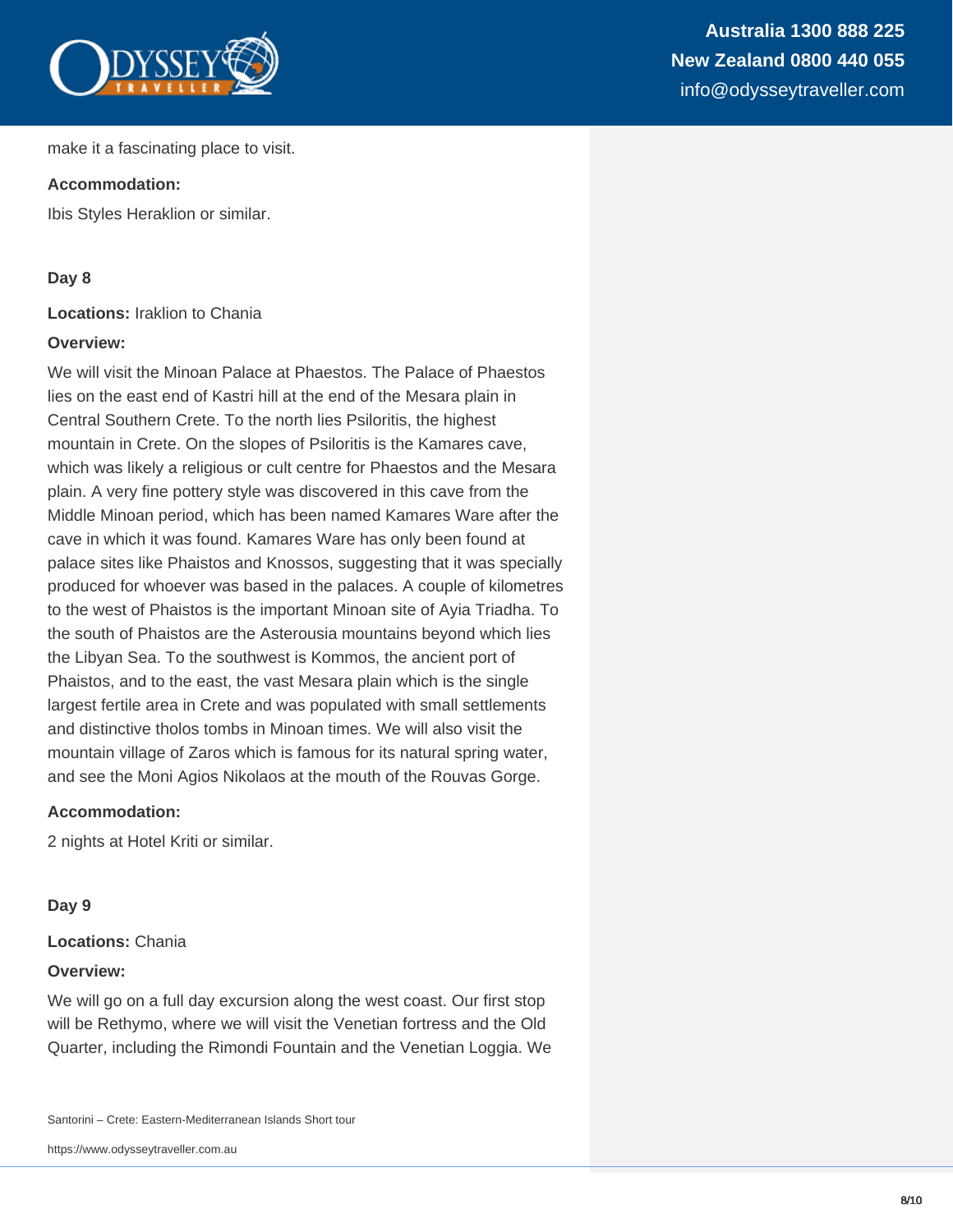

will visit Chania to explore Venetian fortifications. We will see the Church of Agios Nikolaos, which the Ottomans converted into a mosque in 1645 until it was returned to an Orthodox Church in 1918. We will also experience the Agora, or covered market. Our final visit for the day will be to the Allied War Cemetery at Souda Bay.

#### **Accommodation:**

Hotel Kriti or similar.

**Day 10 Locations:** Chania **Overview:** The tour will conclude today after breakfast.

### **Inclusions / Exclusions**

#### **What's included in our Tour**

- 9 nights accommodation.
- Meals as indicated.
- Applicable entry fees and services of local English speaking guides.
- Transport, ferry travel and field trips as indicated.
- Touring by comfortable and modern coach.
- Service charges and gratuities.
- Services of an Odyssey tour leader.
- Detailed tour information booklet.

#### **What's not included in our Tour**

- Return international airfare and departure taxes.
- Comprehensive travel insurance.

Santorini – Crete: Eastern-Mediterranean Islands Short tour